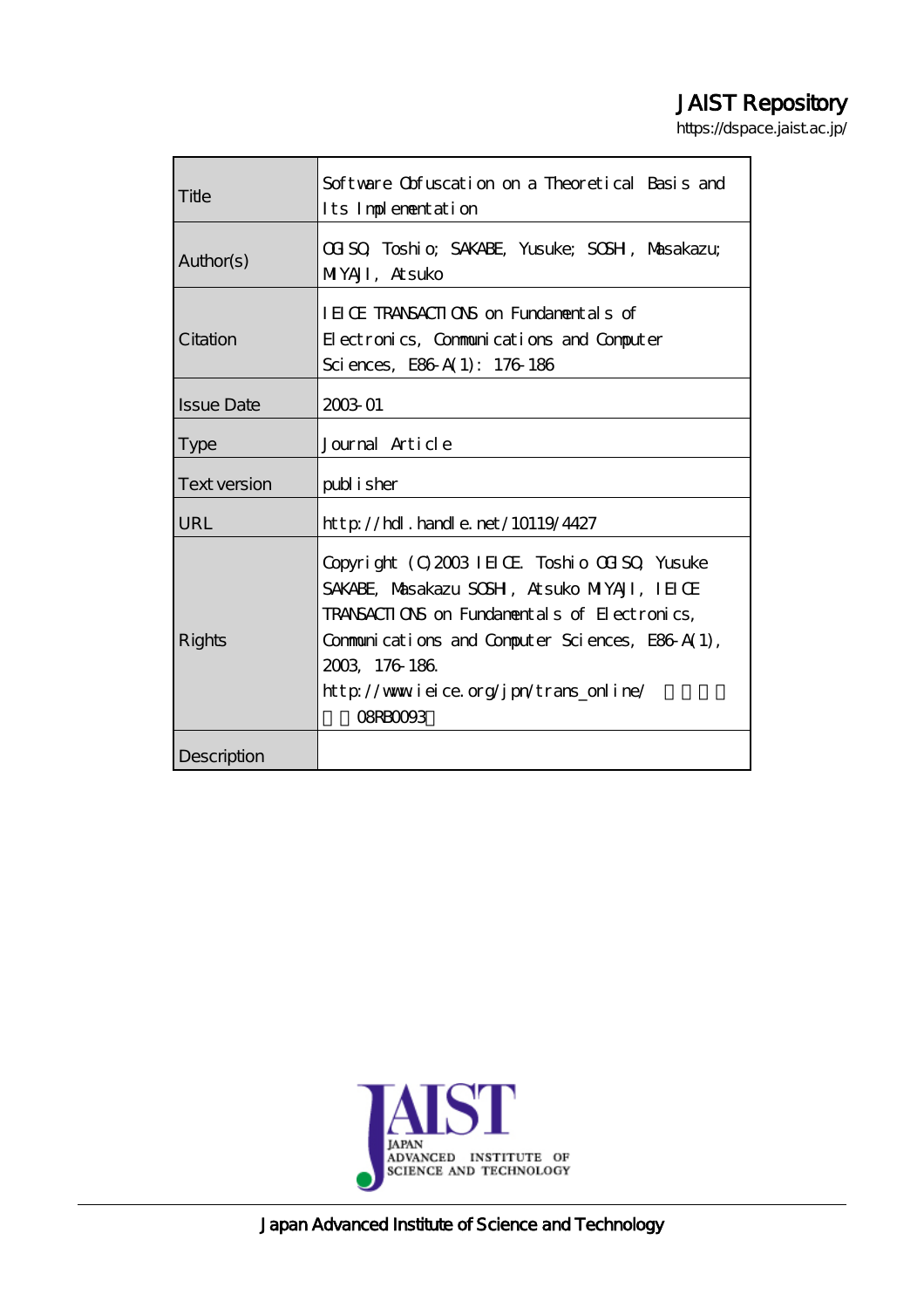PAPER *Special Section on Cryptography and Information Security*

# **Software Obfuscation on a Theoretical Basis and Its Implementation**

# **Toshio OGISO**†∗a)**, Yusuke SAKABE**†**, Masakazu SOSHI**†**,** *Nonmembers***,** *and* **Atsuko MIYAJI**†**,** *Regular Member*

**SUMMARY** Software obfuscation is a promising approach to protect intellectual property rights and secret information of software in untrusted environments. Unfortunately previous software obfuscation techniques share a major drawback that they do not have a theoretical basis and thus it is unclear how effective they are. Therefore we propose new software obfuscation techniques in this paper. The techniques are based on the difficulty of interprocedural analysis of software programs. The essence of our obfuscation techniques is a new complexity problem to precisely determine the address a function pointer points to in the presence of arrays of function pointers. We show that the problem is NPhard and the fact provides a theoretical basis for our obfuscation techniques. Furthermore, we have already implemented a prototype tool that obfuscates C programs according to our proposed techniques and in this paper we describe the implementation and discuss the experiments results.

*key words: tamper-resistant software, obfuscation, static analysis, computational complexity*

# **1. Introduction**

The way of software distribution has been changing with the rapid spread of computer networks such as the Internet. Namely, although almost all of conventional software distribution was in binary code form, now it is becoming more common to circulate software in source code form. Notable examples of such a way of software distribution are via perl scripts, Java applets, and JavaScripts. Especially in mobile agent systems, which are paid much attention to as computing environments in the next generation, software programs called mobile agents move around over networks and they also stimulate a trend of software distribution in source code form because the distribution in such a form facilitates the execution of mobile agents on platforms of different architectures.

In such situations, malicious users can analyze software programs distributed over a network and extract secret information and/or proprietary algorithms from them. Unfortunately encryption is hardly competent to solve the problem since encrypted programs must be

a) E-mail: t-ogiso@jaist.ac.jp

eventually decrypted into executable forms and then adversaries can intercept them in hostile environments.

Consequently realization of software with *tamperresistance*, which means the difficulty to read and modify the software in an unauthorized manner, becomes increasingly important. Although tamper-resistant software can be realized with the help of hardware, much attention is now being focused on *software obfuscation*, which transforms a program into a tamperresistant form. Thus software obfuscation has been vigorously studied so far  $[3], [4], [7], [8], [10], [12], [16]$ . Unfortunately previous software obfuscation techniques share a major drawback that they do not have a theoretical basis and thus it is unclear how effective they are.

In order to mitigate such a situation, Wang et al. proposed a software obfuscation technique based on the fact that aliases in a program drastically reduce the precision of static analysis of the program [16]. However, their approach is limited to the *intraprocedural analysis* [1]. Since a program consists of many procedures∗∗ in general, whether or not it is obfuscated, we must conduct *interprocedural analysis* [1] in order to understand it more accurately. Moreover, interprocedural analysis usually involves intraprocedural analysis and most of software obfuscation techniques that obstruct interprocedural analysis also obstruct intraprocedural analysis. Consequently, it is desirable that an obfuscation technique is capable of obstructing interprocedural analysis. Obfuscation that hinders interprocedural analysis has another advantage. That is, since interprocedural analysis is essentially difficult to accomplish [6], [9], even a little application of such an obfuscation technique to a program can be quite effective.

Therefore we propose new software obfuscation techniques based on the difficulty of interprocedural analysis. Furthermore, we also provide a theoretical basis to the techniques. One outstanding feature of our obfuscation techniques is the introduction of function pointers [13], [18]∗∗∗.

Function pointers are an indispensable tool for

Manuscript received March 23, 2002.

Manuscript revised July 7, 2002.

Final manuscript received September 20, 2002.

<sup>†</sup>The authors are with Japan Advanced Institute of Science and Technology, Ishikawa-ken, 923-1292 Japan.

<sup>∗</sup>Presently, with Ministry of Land, Infrastructure and Transport.

<sup>∗∗</sup>Throughout this paper we use the terms 'procedure' and 'function' interchangeably.

<sup>∗∗∗</sup>Function pointers are a mechanism which enables indirect procedure invocations. Many of current programming languages, such as C, support this feature.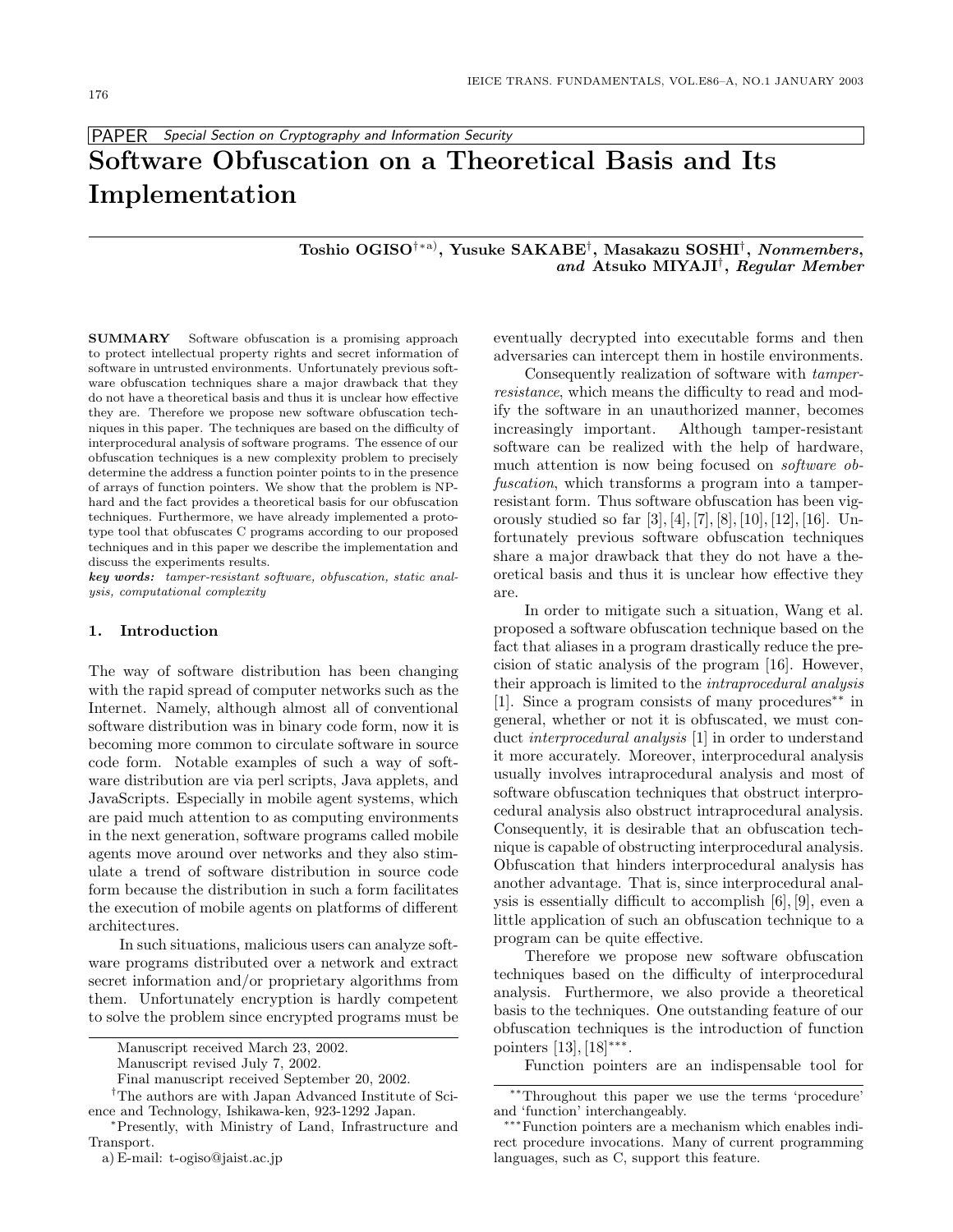software obfuscation for the following two reasons:

- 1. The presence of function pointers significantly defeats static analysis, especially, interprocedural analysis. This is because the presence of procedure calls via function pointers makes it difficult to determine the control flow at compile time [13], [18]. As a result, most of conventional static analysis techniques cannot cope with function pointers and often ignore them.
- 2. A theoretical basis can be provided for our obfuscation techniques because the essence of them is a new complexity problem, which is, roughly speaking, the one to precisely determine the address a function pointer points to in the presence of arrays of function pointers. The problem is shown to be NP-hard in this paper. Note that although similar kinds of problems (also known as *alias problems*) have been considered and proved to be NP-hard or even undecidable  $[9], [14], [15], [18]$  so far, the complexity problem presented in this paper is appropriately adapted for software obfuscation and completely new.

In addition to use of function pointers, we propose two new obfuscation techniques to impede interprocedural analysis in this paper. They increase the number of *unrealizable paths* [9] of programs. Therefore, they drastically reduce the precision of static analysis and make the obfuscated programs significantly harder to understand.

We have already implemented a prototype tool that obfuscates C programs according to our proposed techniques and in this paper we describe the implementation and discuss the experiments results. The experimental results show that the precision of interprocedural analysis is greatly reduced and the call for graphs of obfuscated programs are made much more complicated than original ones. They imply the effectiveness of our obfuscation approaches.

The rest of the paper is structured as follows. In Sect. 2, we discuss tamper-resistant software and point out some drawbacks in previous work. In order to solve such problems, we propose new obfuscation techniques and give a theoretical basis to them in Sect. 3. In Sect. 4 we present the implementation of our obfuscation tool and show the experiments results. Finally we conclude this paper in Sect. 5.

# **2. Tamper-Resistant Software**

In this section we shall introduce the concept of tamperresistance and discuss various aspects of tamperresistant software.

First of all, in this paper *tamper-resistance* means the difficulty to observe and modify an object in an illegal way. *Tamper-resistant software* is the one that has such a property and may be realized with the support

of hardware device.

#### 2.1 Software Analysis

If an adversary is trying to gather or tamper secret information in a program, first he must analyze it by some means. The major and important approach of software analysis is *static analysis* [1]. The objective of static analysis is to extract useful information from a program without running it. Generally speaking, static analysis first builds the (control) flow graph of the program and then examines the control flow or data flow of the program through the graph.

Static analysis of programs can be further classified into two types: intraprocedural analysis and interprocedural analysis. *Intraprocedural analysis* investigates semantic information within each procedure but is not concerned with the inter-relationships between procedures via procedure calls. On the other hand, *interprocedural analysis* determines semantic information of programs in consideration of legal call/return paths of procedures, on which every procedure call returns to the point where the procedure was actually called. Such paths are called *realizable paths*. The paths that are not realizable are called *unrealizable paths*.

Since a program is composed of many procedures in general, more precise understanding of the program needs to conduct interprocedural analysis. Unfortunately, the existence of unrealizable paths makes it difficult to perform interprocedural analysis [6], [9]. We will further discuss it in Sect. 3.2.2.

#### 2.2 Realization of Tamper-Resistance

Major approaches to achieve software tamperresistance can be divided into the following three types [4]:

- 1. remote execution,
- 2. tamper-resistance with a specialized hardware, or
- 3. obfuscation.

The first is tamper-resistance in remote execution. That is, a part of a program to be protected is kept in a secure trusted server and users execute the program remotely. Obvious disadvantage of this approach is performance degradation due to network communication and heavy load imposed on the server when many users access to it during a short period.

The second approach provides tamper-resistance of software by utilizing a specialized software (readers can find such a system in [17]). For instance, at least in principle, it may be possible to encrypt a program, send it to a user's host, and then decrypt and execute it in a specialized hardware on the host. Unfortunately, this approach is unreasonable from the viewpoint of hardware cost at present [10] and impedes wide applicability.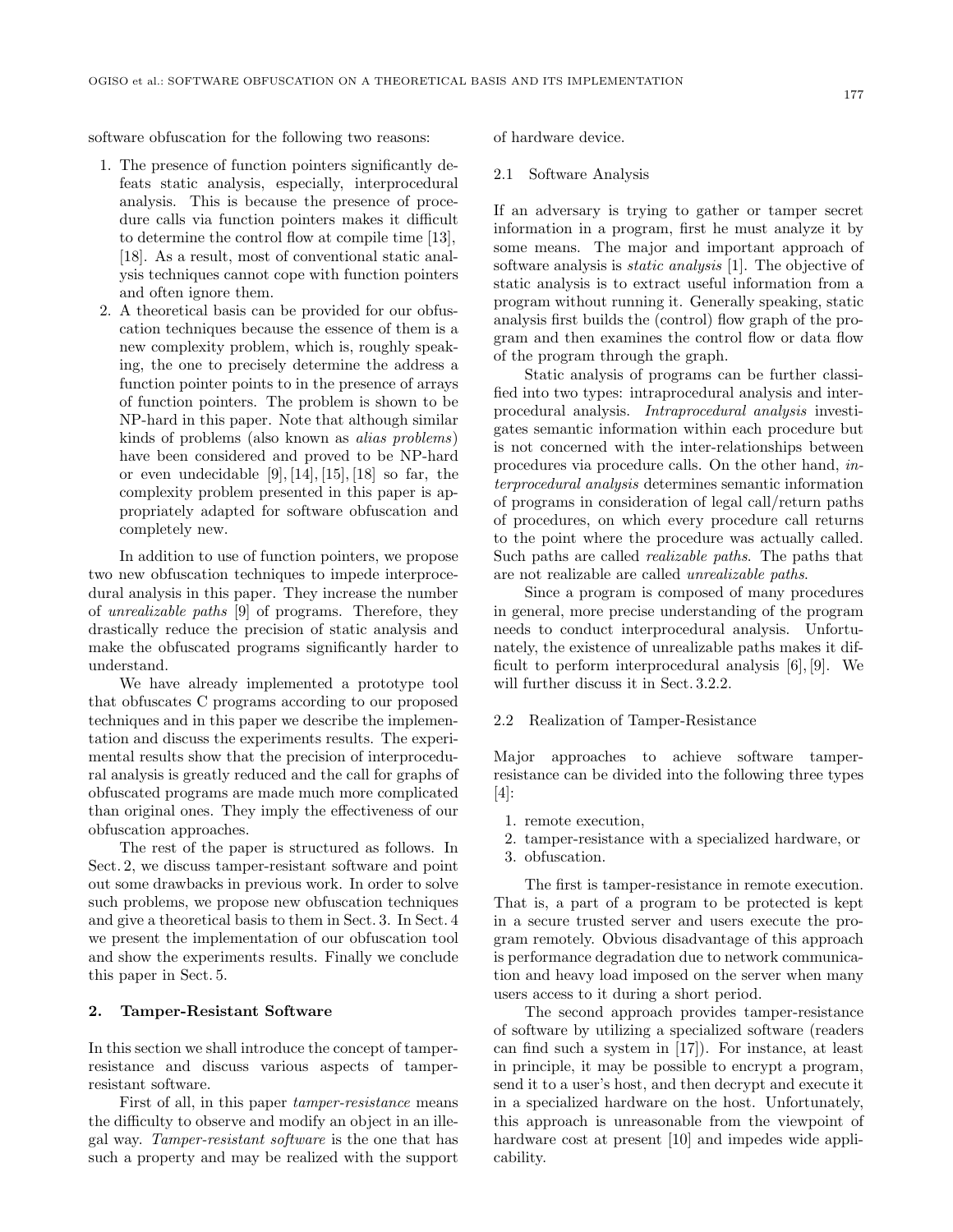The final one is *software obfuscation*, which transforms programs into the form that is hard to understand and tamper illegally. Software obfuscation is considered to be the most viable approach to protect intellectual property rights and secret information of software in untrusted environments [4] and in this paper we study software tamper resistance by obfuscation techniques thoroughly.

# 2.3 Related Work

In this section, we discuss some of existing software tamper-resistance approaches.

Aucsmith addressed a threat model and design principles to develop tamper resistant software [3]. Also he discussed a method to embed a small code fragment called Integrity Verification Kernel (IVK) into a program to realize software tamper resistance.

In 1997, Mambo proposed new software obfuscation techniques in which frequency distributions of instructions in obfuscated programs are made as uniformly as possible by limiting available instructions for obfuscation [10].

Keeping application to mobile agent systems in mind, Hohl proposed the concept of 'time-limited blackbox security,' which provides tamper-resistance until a prescribed time limit in order to protect mobile agents against attacks mounted by malicious hosts [7].

Unfortunately previous obfuscation techniques share a major drawback that they are not given a theoretical basis and they often based their tamper resistance of a software upon the difficulty that human users experience when the users tamper the software. Therefore, it is still unclear how effective they are.

In order to mitigate such a situation, Wang et al. proposed a software obfuscation technique based on the fact that aliases in a program severely reduce the precision of static analysis of the program [16]. However, their approach is limited to the *intraprocedural analysis*. Since a program consists of many procedures in general, whether or not it is obfuscated, we must conduct *interprocedural analysis* in order to understand it more accurately. Moreover, interprocedural analysis usually involves intraprocedural analysis and most of software obfuscation techniques that obstruct interprocedural analysis also obstruct intraprocedural analysis. Consequently, it is desirable that an obfuscation technique is capable of obstructing interprocedural analysis. Obfuscation that hinders interprocedural analysis has another advantage. That is, since interprocedural analysis is essentially difficult to accomplish [6], [9], even a little application of such an obfuscation technique to a program can be quite effective.

# **3. Our Approach**

From the discussions in Sect. 2.3, we shall propose new

software obfuscation techniques based on the difficulty of interprocedural analysis in this section. Furthermore, we provide a theoretical basis to the techniques.

In order to achieve such goals, at first we introduce function pointers [13], [18] to our obfuscation techniques and in Sect. 3.1 we discuss how difficult the problem of determining the precise address a function pointer points to in the presence of arrays of function pointers. Note that although similar kinds of problems (also known as alias problems) have been considered and proved to be NP-hard or even undecidable [9], [14], [15], [18] so far, the complexity problem presented in Sect. 3.1 is appropriately adapted for software obfuscation and completely new.

Moreover, in addition to use of function pointers, we present two new obfuscation techniques to impede interprocedural analysis in Sect. 3.2.

### 3.1 On the Difficulty of Analyzing Function Pointers

In this section, in order to provide a theoretical basis for our obfuscation techniques, we show that the problem of precisely determining the address a function pointer points to in the presence of arrays of function pointers is NP-hard [5].

**Theorem 1:** In the presence of assignments for function pointers from arrays of function pointers and procedure calls via function pointers, where function pointers point to functions returning integers, the problem of precisely determining if there exists an execution path in a program, on which a given function pointer points to a given procedure at a point of the program is NPhard†.

**Proof:** We prove Theorem 1 by showing that 3-SAT problem [5], which is known to be NP-complete, is polynomial time reducible to the problem of Theorem 1.

Now, suppose that we are given the 3-SAT problem with the propositional variables  $\{v_1, v_2, \ldots, v_m\}$ whose values are either true or false, and the formula  $\wedge_{i=1}^{n}(\vee_{j=1}^{3}l_{ij})$  where  $l_{ij}$  is a literal and is either  $v_k$  or  $\overline{v_k}$  for some  $k$  (1 ≤  $k \leq m$ ). Furthermore, each  $\vee_{j=1}^3 l_{ij}$  $(i = 1, 2, \ldots, n)$  is called a clause. Then we construct the C program in Fig. 1, the size of which is obviously polynomial of the length of the formula. Note that the condition parts of the if-statements in Fig. 1 do not matter since we have assumed that all paths are executable. Thus they are omitted but the symbol '-' is put in each if-statement instead.

In the code fragment L1,  $v_i$   $(i = 1, 2, ..., m)$  is declared as a function pointer and corresponds to the

<sup>†</sup>Here static analysis of a program is conducted under the assumption that all execution paths within procedures, without regard to interprocedural paths, are executable. This assumption is commonly found in the literature and is often called 'meet over all paths' [11]. For further backgrounds behind the way of this proof, see [14], for example.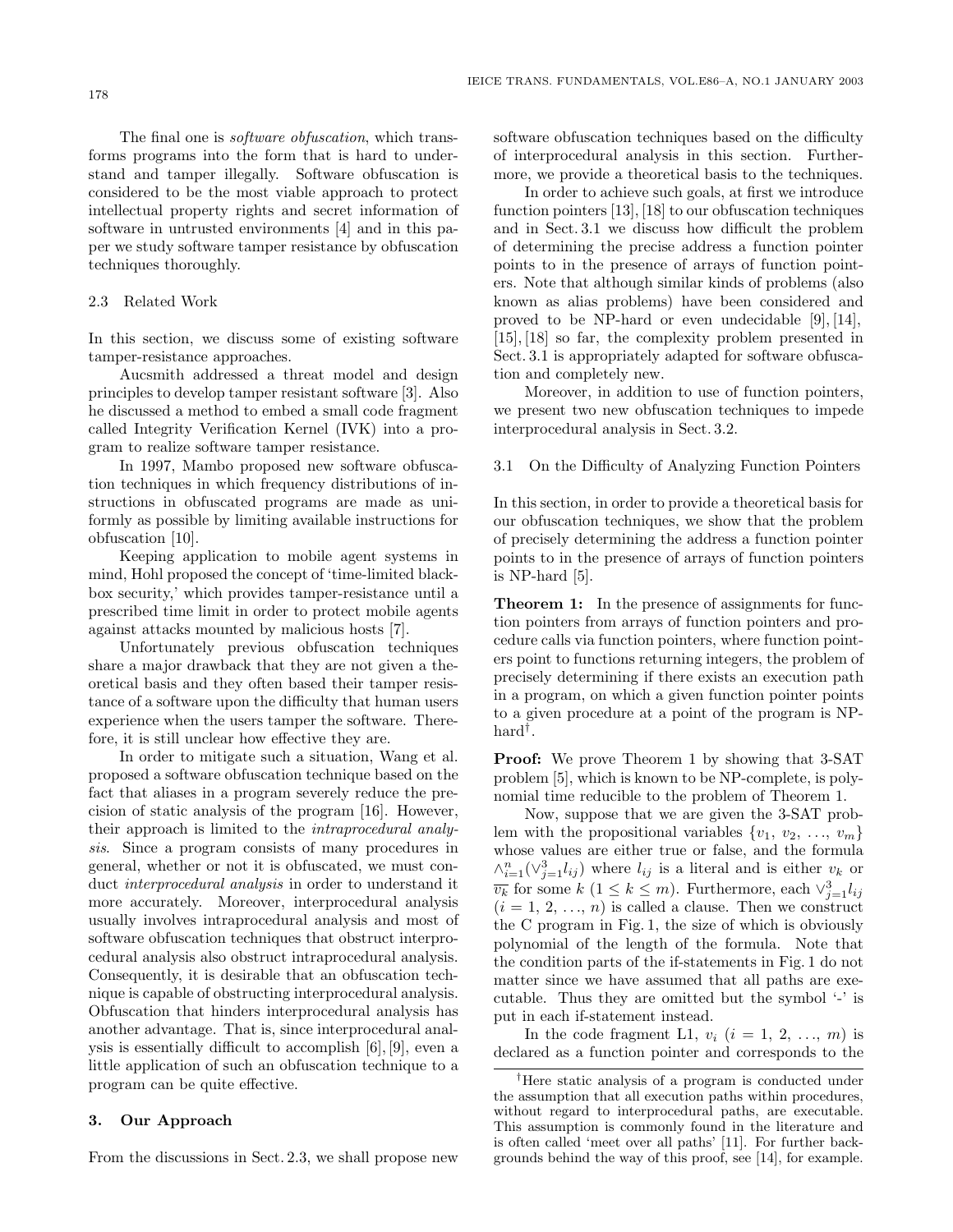int 
$$
true()
$$
 { return 1; }  
\nint  $false()$  { return 0; }  
\nmain() {  
\nL1: int (\* $fp$ )(); (\* $v_1$ )(); (\* $\overline{v_1}$ )(); \*\* $v_m$ )(); (\* $\overline{v_m}$ )();  
\nint (\* $A[2]$ )();  
\nL2:  $A[0] = false$ ;  $A[1] = true$ ;  
\nL3: if (-) {  $v_1 = true$ ;  $\overline{v_1} = false$ ; }  
\nelse {  $v_1 = false$ ;  $\overline{v_1} = true$ ; }  
\n...  
\nif (-) {  $v_m = true$ ;  $\overline{v_m} = false$ ; }  
\nelse {  $v_m = false$ ;  $\overline{v_m} = true$ ; }  
\nL4: if (-)  $fp = l_{1,1}$ ; else if (-)  $fp = l_{1,2}$ ; else  $fp = l_{1,3}$ ;  
\nif (-)  $fp = A[(fp])(\&& l_{2,1}()]$ ;  
\nelse if (-)  $fp = A[(fp)(\&& l_{2,2}()]$ ;  
\n...  
\nif (-)  $fp = A[(fp)(\&& l_{2,1}()]$ ;  
\nelse if (-)  $fp = A[(fp)(\&& l_{2,2}()]$ ;  
\nelse if (-)  $fp = A[(fp)(\&& l_{n,2}()]$ ;  
\nelse if (-)  $fp = A[(fp)(\&& l_{n,2}()]$ ;  
\nelse if (-)  $fp = A[(fp)(\&& l_{n,2}()]$ ;  
\nelse  $fp = A[(fp)(\&& l_{n,3}()]$ ;  
\nL5:

**Fig. 1** Reduction of 3-SAT to the problem in Theorem 1.

propositional variable *v<sup>i</sup>* of the 3-SAT problem. Similarly,  $\overline{v_i}$  is also declared as a function pointer, but it corresponds to the negation of the propositional variable  $v_i$ . Moreover,  $l_{ij}$  ( $i = 1, 2, ..., n, j = 1, 2, 3$ ) in Fig. 1 corresponds to the *j*-th literal  $l_{ij}$  of *i*-th clause in the formula, i.e.,  $v_k$  or  $\overline{v_k}$  for some  $k$  ( $1 \leq k \leq m$ ), and should be regarded as such. L2 assigns the addresses of functions *false* and *true* to *A*[0] and *A*[1], respectively.

Any execution path through if-statements in L3 corresponds to a truth value assignment of the 3-SAT problem and the converse is also true. Thus if the 3- SAT problem has a solution, then every clause has at least one literal that is true and the corresponding literal variable in Fig. 1 points to the function address *true*. Consequently we have the corresponding execution path, on which function pointer  $fp$  points to function *true* at L5.

Furthermore, if the 3-SAT problem has no solution, there exists at least one clause whose all three literals are false. In such a case, *f p* does not point to function *true*, but to *false*, at L5 on any execution path.

On the other hand, now it should be clear that if function pointer *fp* points to function *true* at L5 on an execution path, then the 3-SAT problem has a solution with the corresponding truth value assignment.

For the reasons stated above, the 3-SAT problem has a solution if and only if we can determine if there exists an execution path, on which function pointer  $fp$ points to function address *true* at L5. This completes the proof.  $\Box$ 

## 3.2 Proposed Obfuscation Techniques

Theorem 1 in Sect. 3.1 means that the complexity is NP-hard to conduct precise interprocedural analysis on programs that have assignments for function pointers from arrays of function pointers and procedure calls via function pointers. Thus, this fact gives a theoretical basis to software obfuscation with such techniques.

Based on this discussion, in this section we propose software obfuscation techniques that transform programs into the forms described above. First, we present how function pointers are used in our proposed approach. Then we additionally propose two new obfuscation techniques to significantly reduce the precision of interprocedural analysis by increasing the number of *unrealizable paths* of programs.

# 3.2.1 Use of Function Pointers for Software Obfuscation

In particular, one of useful obfuscation techniques that can be used along with function pointers are arrays. Arrays have essentially the same semantics as pointers and computation of indices of array variables is difficult for the similar reason as in the case of pointers [1]. Therefore in order to obstruct static analysis, we find it useful to store function addresses or pointers in arrays and to make procedure calls via the arrays and function pointers. This is why they are used in Theorem 1.

Our obfuscation procedures with respect to function pointers are given below. They consist of three phases, i.e., (1) *Decomposition of procedures*, (2) *Use of function pointers*, and (3) *Introduction of arrays of function pointers*. Below, the procedures are concisely described because of space limitation, although, it should be noted that they roughly correspond to the algorithm that was implemented in our prototype obfuscation tool discussed in Sect. 4.1. Also notice that although the example programs below that result from obfuscation are intentionally not so obfuscated for the purpose of explanation, it is not difficult to transform a program into any more obfuscated form, as our obfuscation tool does. Moreover, the NP-hardness result of Theorem 1 means that the complexity of interprocedural analysis of the obfuscated programs is expected to be exponential of the program sizes. Therefore we can hardly expect the precise analysis of the programs.

Now we are ready to present our obfuscation procedures with respect to function pointers.

(1) Decomposition of procedures

At first we randomly pick a procedure, decomposes it into smaller procedures, and reconstruct the original procedure with the decomposed ones while maintaining the original semantics. The fundamental principle of decomposition of procedures is to randomly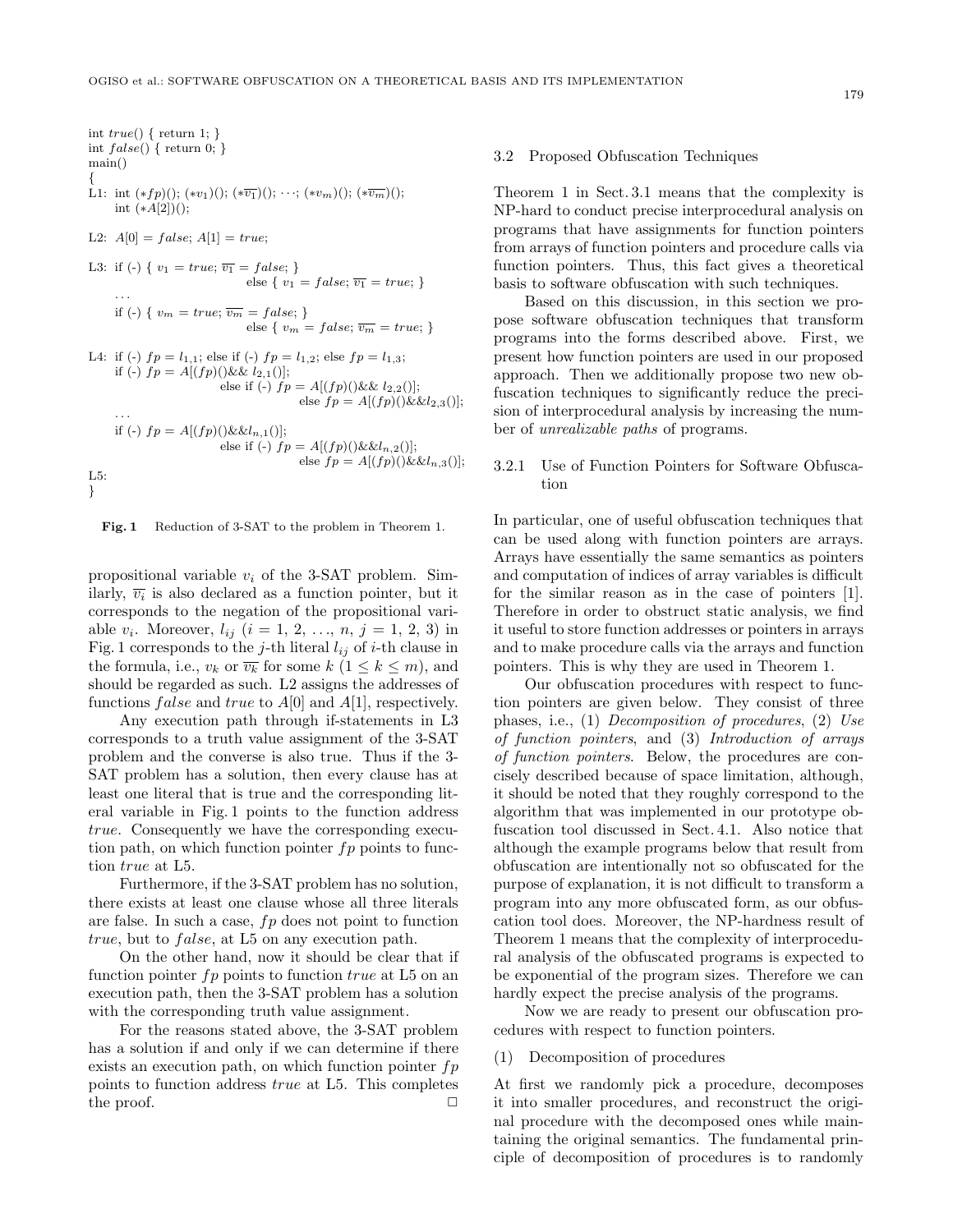

int a, b:

 $func() \{$ 

func1() {  $a = b$ ; }

if  $(a > b)$ 

 $func2()$ ;

 ${\tt func1}$  ( )  $\,$ 

func2() {  $b = a+1$ ; }

Fig. 2 Decomposition of procedures.

choose some consecutive statements and to organize them into a new procedure. In the simplest case, first we randomly select a procedure that does not have global branches (e.g., procedure calls, goto-statements, return-statements, and so forth). Such a procedure may have if-statements or for-statements since they are local branches within the procedure. Then we further choose a sequence of statements in the procedure and form them into a new procedure. The newly created procedure must reflect its computation on the original procedure. In the simplest case above, it can be done by letting these procedures sharing global variables, which have been promoted from local variables within the original procedure. This process is illustrated in Fig. 2.

The step above is repeated at random on multiple procedures in the program. At this stage we might insert dummy functions into the program. Thus the numbers of nodes and edges of the control flow graph and the call graph become larger and as a result the technique makes interprocedural analysis of the program more difficult.

#### (2) Use of function pointers

A set of procedures and decomposed ones randomly chosen are now forced to be called via function pointers. For instance, the program at the right hand side of Fig. 2 might be transformed into the one in Fig. 3. As drawn in Fig. 3, two new if-statements have been newly introduced. Note that since the values of the condition expressions  $a*(a+1)\%2$  and  $(b-2)*(b-1)*b\%6$  always equal to zero regardless of the values of a and b respectively, the semantics of the original program is maintained. However, generally speaking, in static analysis it is very difficult to evaluate such expressions and this results in a difficulty in determining the execution paths in the presence of if-statements†. Needless to say, such condition expressions can be made arbitrarily complicated as long as the original semantics is retained. Therefore the if-statements make it difficult to determine the function addresses that fp points to.

Here we introduce arrays of function pointers. Then

```
int a, b; int (*fp) ();
\ddotscfunc1() { a = b; }
func2() { b = a+1; }
func() { \ldotsif (a > b) {
     if (a*(a+1)*2 == 0)f_{\mathcal{D}} = func1;
      else
        f_{\text{D}} = func2;
      \left( \, \mathrm{fp} \right) ( ) ;
   \overline{\mathcal{X}}if ((b-2)*(b-1)*b%6 != 0)fp = func1;else
     fp = func2;(fp) (); ...
```
**Fig. 3** Use of function pointers.

we store function addresses at random into the arrays and prepare expressions to compute each index using some (direct or indirect) function calls. Now some of procedure calls are replaced with the calls via the arrays. For example, one possible program into which the program in Fig. 3 are converted is presented in Fig. 4. There the array A of function pointers, and function func0 that helps index calculation of A are provided. In this case, note that func0 always returns an even integer irrespective of a and thus the semantics of the original program is maintained. Various methods of obfuscating index computation are also possible. For example, we may embed the address of *i*-th function in the  $((i \times k) \mod p)$ -th element of an array, where p is a prime,  $1 \leq i \leq p-1$ , and *k* is a constant randomly chosen in the range  $1 \leq k \leq (p-1)$ . Hence each value of *ik* mod *p* is different and scattered over the array. Some of others are also implemented in our prototype tool.

Now assignments to fp depend on the function call via (previous value of) fp and the corresponding element of A. Combination of them significantly defeat static analysis as discussed so far.

# 3.2.2 Obfuscation to Increase the Number of Unrealizable Paths

One of the reasons why interprocedural analysis is difficult is that it must follow the execution paths that are realizable, as stated in Sect. 2.1. Based on this fact, in this section we propose two novel software obfuscation techniques to hinder interprocedural analysis: *Mergence of procedure calls into one call* and *Additions*

 $func() f$ 

 $\sim$ 

 $\sim$   $\sim$ 

 $\mathcal{E}$ 

int a, b;

if  $(a > b)$ 

 $a = b;$ 

 $b = a+1;$ 

<sup>(3)</sup> Introduction of arrays of function pointers

<sup>†</sup>This leads to the 'meet over all paths' assumption as stated in Theorem 1. Note that this assumption works fine for intraprocedural analysis, but cannot necessarily cope with some interprocedural analysis in the face of unrealizable paths. This will be further discussed in Sect. 3.2.2.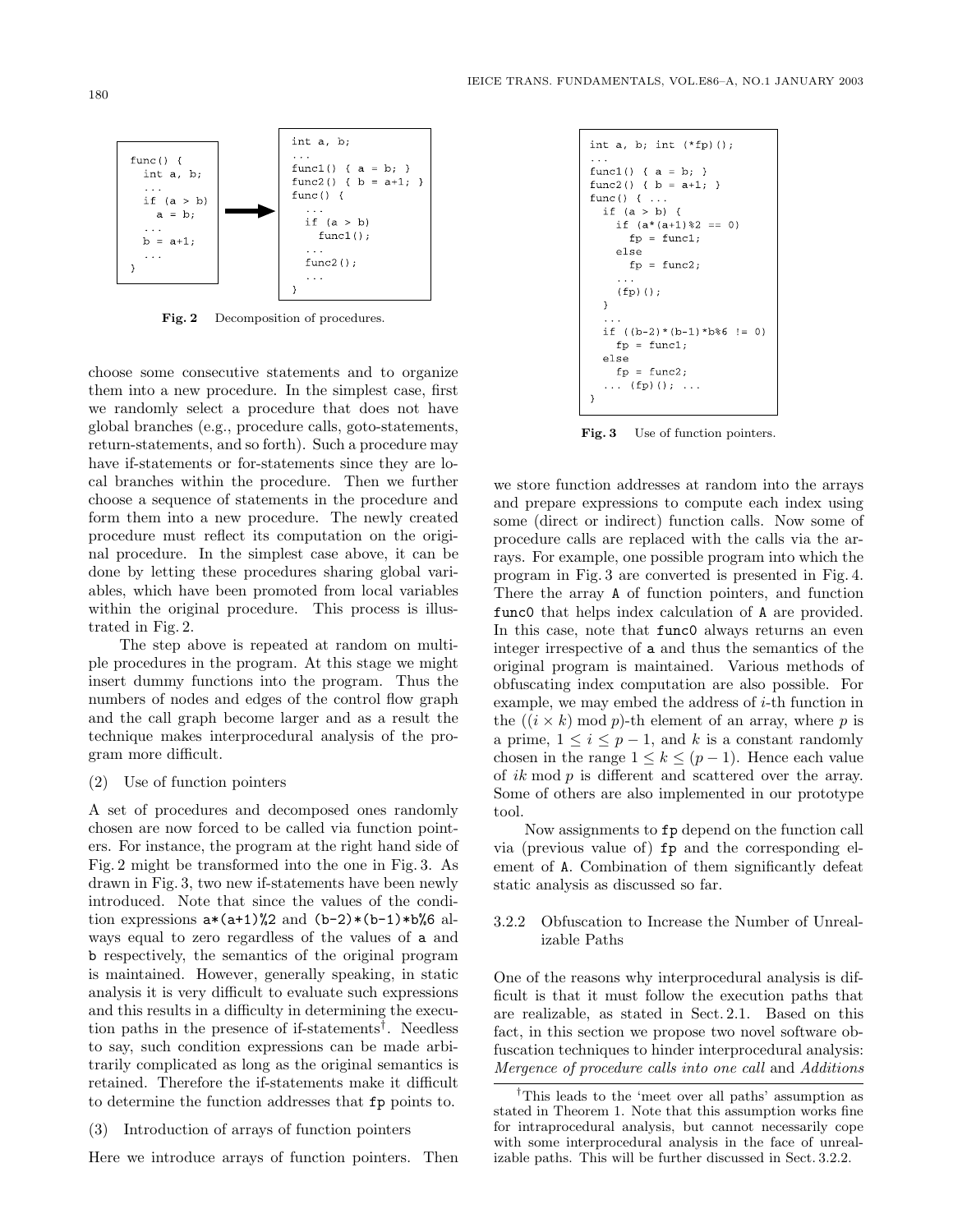*of redundant return-statements*. The fundamental idea of these two techniques is to increase the number of unrealizable paths of programs. The techniques fundamentally reduce the precision of static analysis and make the obfuscated programs harder to read.

Notice that they are general obfuscation techniques and are not necessarily used combinedly with function pointers, although they are in our obduction tool.

(1) Merge procedure calls into one call

This technique accommodates multiple procedure calls

```
int a, b; int (*fp)(; int (*A[10])();
func0() { return ((a-1)*a);func1() { a = b; }
func2() { b = a+1; }
func() { \ldotsA[0] = A[1] = func0; A[2] = func1;A[3] = func2;A[4] = A[6] = func0; /* dummy */
  A[5] = A[9] = func1; /* dummy */
  A[7] = A[8] = func2; /* dummy */
  fp = A[(func0() %2) *a*b]; ...
  if (a > b) {
    if (a*(a+1)*2 == 0){\rm fp}\ =\ {\rm A}[\ (\ ({\rm fp})\ ()\,\$2\,)+2]\ ;else
      fp = A[ ((fp) () %2) +4];
    (fp)(); ...
  \lambda... fp = A[b&1]; ...if ((b-2)*(b-1)*b%6 != 0)fp = A[ ((fp) () %2) +5];
  else
    fp = A[ ((fp) () $2) +3];
  (fp)(\cdot); ...
```
**Fig. 4** Introduction of arrays of function pointers.

into a newly created procedure. More detailed process of this is as follows. First we randomly select multiple procedure calls  $f_{i_1}(\ldots), \ldots, f_{i_n}(\ldots)$  in a procedure, say, *func*, where  $f_{i_1}, \ldots, f_{i_n}$  have the same type of return values. Next we create a new procedure (let us call this procedure  $f_{n+1}$ ) and include  $f_{i_1}(\ldots), ..., f_{i_n}(\ldots)$  in  $f_{n+1}$ . At that time, we introduce a position variable (e.g., *sw*) to remember positions where  $f_{i_1}, ..., f_{i_n}$  are called in *func*. Finally we replace  $f_{i_1}(\ldots), ..., f_{i_n}(\ldots)$  in *func* with the calls to *func*<sub>*n*+1</sub>. If some of  $f_i$ , ...,  $f_{i_n}$ need parameters, they can be passed via parameters of  $func_{n+1}$ .

For example, consider a trivial case of the transformation above. This is shown in Fig. 5. As illustrated in the figure, two procedure calls func1() and func2() are selected at random, procedure func3() is newly created, and finally the two calls are embedded into func3() in some obfuscated fashion. After such obfuscation is performed, the call graph changes as depicted in Fig. 6.

Now look at the call graph more carefully. As Fig. 6



**Fig. 5** Merge procedure calls into one call.



**Fig. 6** Call graph change after procedure calls merged.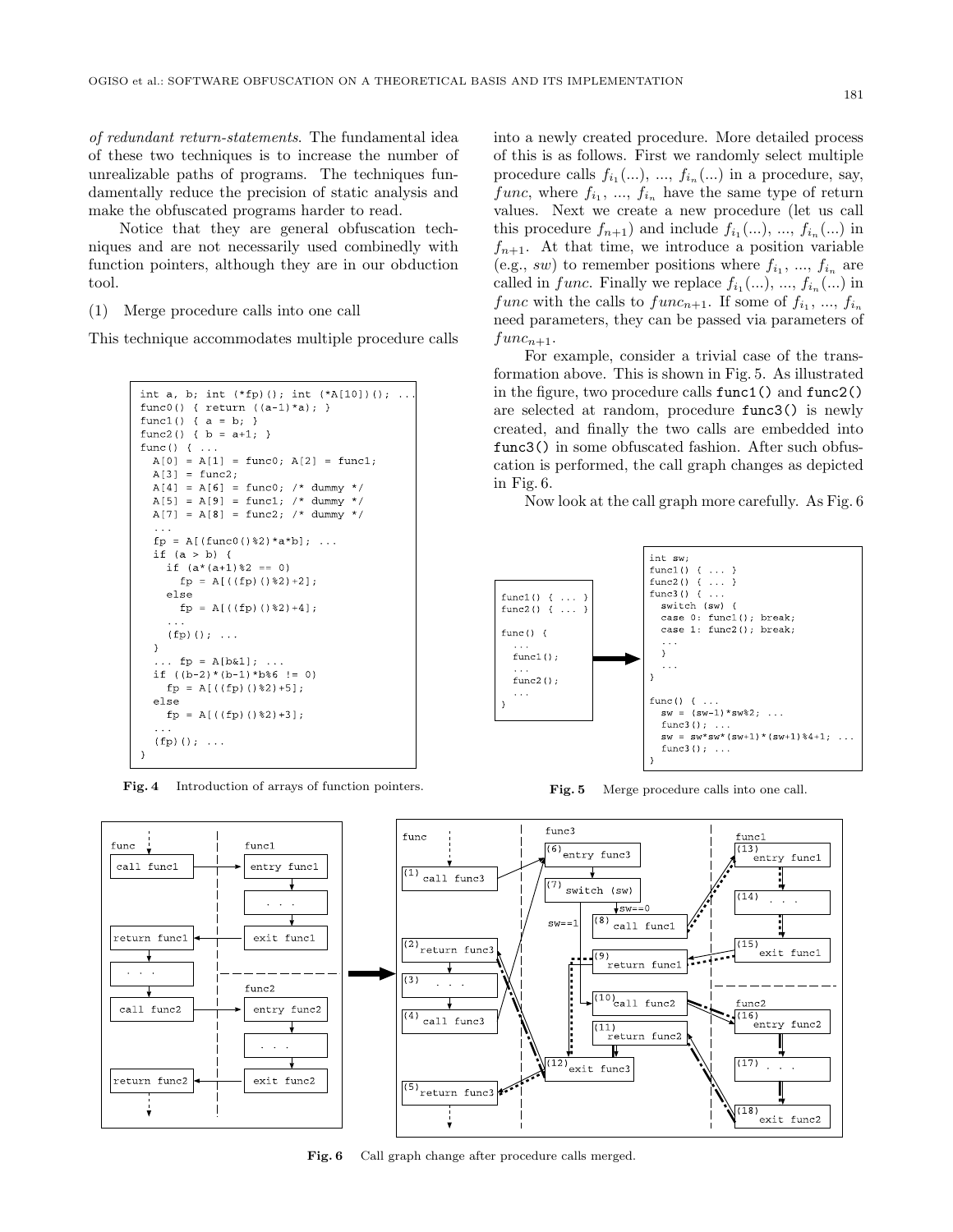shows, it is straightforward to follow the execution path on the call graph before transformed. On the other hand, the call graph after transformed (at the right hand side of Fig. 6) has now two unrealizable paths, namely, one is  $\cdots \rightarrow [(15) \text{ exit } \text{ func1}] \rightarrow [(9) \text{ return}]$ func1  $\rightarrow$  [(12) exit func3  $\rightarrow$  [(5) return func3  $\rightarrow$  $\cdots$ ,' and the other is  $\cdots \rightarrow [(18) \text{ exit } \text{ func2}] \rightarrow [(11)$ return func2 $|\rightarrow$  [(12) exit func3 $|\rightarrow$  [(2) return  $func3] \rightarrow \cdots$ . If interprocedural analysis ignores the unrealizable paths, it only fails or otherwise yields imprecise analysis results [9]. However, even if interprocedural analysis tries to follow the realizable paths, it becomes more difficult as the size of the program becomes larger or our obfuscation techniques are applied to the program more and more times.

(2) Additions of redundant return-statements

Another obfuscation technique here can also complicates the call graph and hinder interprocedural analysis. This is done by adding redundant returnstatements. For example, see Fig. 7. The call graph change due to the obfuscation is drawn in Fig. 8. It is not hard to see that the call graph becomes more complicated and the number of unrealizable paths increases



**Fig. 7** Additions of redundant return-statements.

from two to four. Thus the same discussion in Sect. (1) also applies to the obfuscation technique in this section and demonstrates its validity.

# 3.3 Example of Obfuscation

At the end of Sect. 3, for completeness of the description of this section, we show in Fig. 9 an example of an obfuscated program to which all obfuscation techniques are applied.

# **4. Prototype Implementation and Experiments**

This section describes our implementation of the proposed obfuscation techniques and presents experiments results.

## 4.1 Prototype Obfuscation Tool

We have implemented an obfuscation tool based on our proposed technique with SUIF [2]. SUIF is a compiler infrastructure system being developed at Stanford University, and enables us to manipulate programs in SUIF's intermediate representation called IR. Furthermore, SUIF provides various transformation utilities between IR and various programming languages, and also has a lot of support packages. We used one of the packages to conduct interprocedural analysis of programs. A main part of the structure of our obfuscation tool is depicted in Fig. 10.

Our obfuscation tool is written in  $C++$  and the main module of it is ObfuscatePass class, which is a subclass of Pass of SUIF2 system. Pass class corresponds to one compiler pass and analyses programs transformed into IR. An outline of ObfuscatePass class is given in Fig. 11.

Now our obfuscation tool works roughly as follows. The obfuscation tool first reads a tar-



**Fig. 8** Call graph change after return-statements added.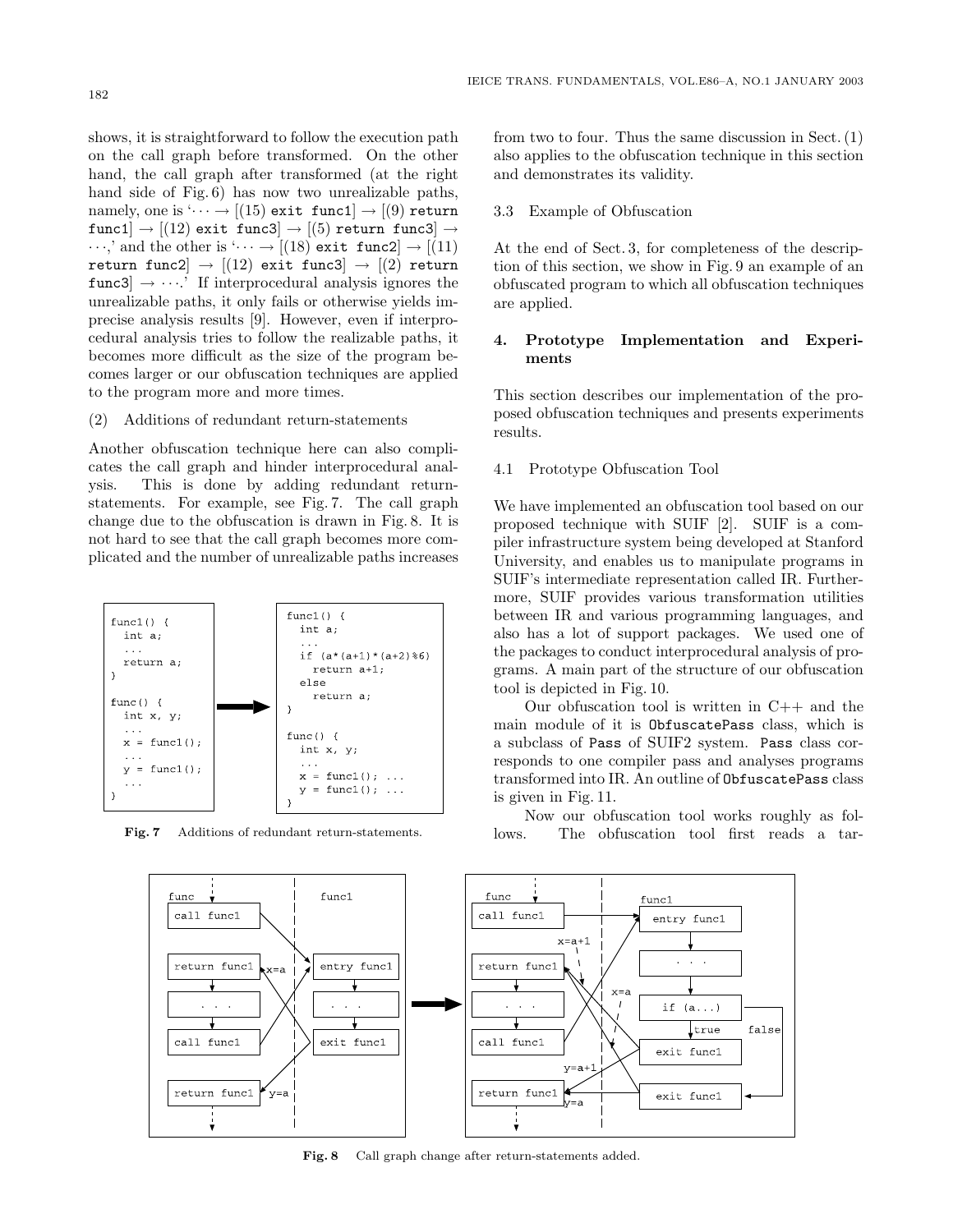```
int a, b, c; int (*fp1)(), (*fp2)(); int (*A[10])(); ...func0() { ... if (a*(a+1)*(a+2)*6) return (a*(a+2)); else return ((a-1)*a); }
func1() { a = b; }
func2() { b = a+1; }
func3() { \ldotsswitch (c) {
  case 0: fp1 = func1; break;
  case 1: fp1 = func2; break;\rightarrow\ldots (fp1)(); \ldots\rightarrowfunc() { ...A[0] = A[1] = func0; A[2] = A[3] = func3;A[4] = A[6] = func0; /* dummy */ A[5] = A[9] = func1; /* dummy */
  A[7] = A[8] = func2; /* dummy */
  fp2 = A[(func0() \$2) *a *b]; ...if (a > b) {
    if (a*(a+1)*2 == 0) fp2 = A[((fp2)()\2)+2]; else fp2 = A[((fp2)()\2)+4];
    ... c = (c-1) * c * 2; ...(fp2) (); ...
  \mathcal{F}... fp2 = A[b41]; ...if ((b-2)*(b-1)*b*6 != 0) fp2 = A[((fp2)(82)+5); else fp2 = A[((fp2)(82)+3);
  ... C = C * C * (C + 1) * (C + 1) * 4 + 1; ...(fp2) (); ...
\overline{\phantom{a}}
```
**Fig. 9** Example of obfuscation.



Fig. 10 Prototype obfuscation tool.

get program and transform it into IR representation with the help of SUIF2. Then two methods of ObfuscatePass class, namely, do file set block and do file block, are executed in turn for initialization. do file set block initialize the global data structures and do file block invokes methods create variable, create function, and create fpointer in order to generate auxiliary variables, dummy functions, function pointers and arrays of function pointers.

After the initialization phase, the tool obfuscates the target program via the call to do procedure definition, possibly multiple times.

```
class ObfuscatePass : public Pass {
public:
  ObfuscatePass(SuifEnv *enc, const LString &name)
                                    : Pass(env, name) {}
  virtual ~ObfuscatePass(void) {}
  void do_procedure_definition
                 (ProcedureDefinition *proc_def) {
    _slice_func(proc_def);
    _import_fpointer(proc_def);
    _complicate_cflow(proc_def);
  \rightarrowprotected:
  void _complicate_cflow
                      (ProcedureDefinition *proc def) {
    list<Statement*> *slist=
                   collect_objects<Statment>(proc_def)
    \sim \simExpression *alws_true_cond =
                            _build_opaque_expression();
    else_part->append_statement(dummy_call);
  \rightarrow\sim \sim \sim\mathcal{L}extern "C" void init_obfuscater(SuifEnv *suif_env) {
  ModuleSubSystem *ms =
                     suif_env->get_module_subsystem();
  ms->register_module(
    new ObfustatePass(suif_env, "obfuscate"))
\rightarrow
```


do procedure definition method transforms procedures selected at random into obfuscated ones, by calling slice func (decomposition of procedures), import fpointer (introduction of function pointers and arrays), and complicate cflow (complicate the structure of the call graph).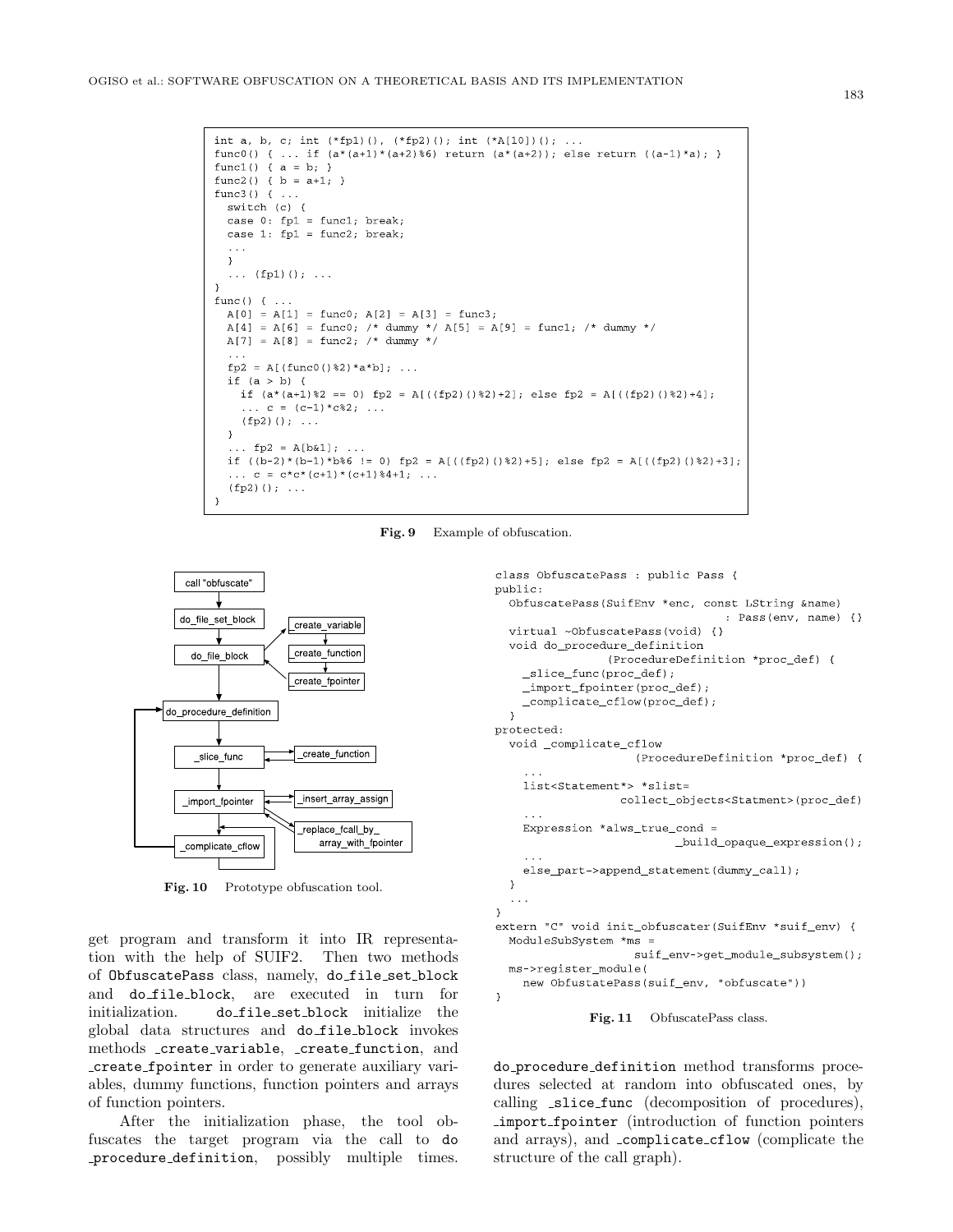## 4.2 Experiments

In this section we present application of our obfuscation tool to six programs, that is, RC6, MD5, jpeg2ps, Camellia, FFT, and coretest.

Table 1 shows the differences between the control flow graphs of the original programs and those of the obfuscated programs. We can readily see from the table that there exist increases of about 2.17 times in the number of nodes and about 2.22 times in the number of edges on the average. The increase of the numbers of nodes and edges of control flow graphs of programs significantly obstruct analysis of software programs, especially interprocedural analysis [1], [9]. Thus control flow and data flow analysis become harder. Furthermore, as discussed in Sect.  $(1)$  and Sect.  $(2)$ , we can expect that these results immediately lead to the difficulty of interprocedural analysis.

Now turn to Table 2. The table indicates the changes of the numbers and the types of procedure calls after obfuscation. In Table 2, 'All Call Sites' and 'Direct Call Sites' represent the numbers of all procedure calls and direct calls via procedure names, respectively. Furthermore, in the table 'Indirect Calls' and 'Indirect Call Targets' mean the numbers of indirect procedure calls via function pointers and possible target addresses function pointers point to, respectively.

As shown in Table 2, all procedure calls of all programs before obfuscation are direct calls. On the other hand, after obfuscation we have many indirect calls. Intuitively speaking, this directly means the difficulty of interprocedural analysis.

More noteworthy in Table 2 is the number of the possible target addresses. The table shows that on the average we have 23.8 candidate addresses a function

Table 1 Change of the control flow graph.

|          |            | <b>Before Obfuscation</b> | After Obfuscation |            |
|----------|------------|---------------------------|-------------------|------------|
| program  | $\#$ nodes | $\#$ edges                | $\#$ nodes        | $\#$ edges |
| RC6      | 143        | 146                       | 464               | 488        |
| MD5      | 684        | 684                       | 1331              | 1353       |
| jpeg2ps  | 965        | 1069                      | 1728              | 1866       |
| Camellia | 617        | 597                       | 1297              | 1356       |
| FFT      | 1741       | 1817                      | 2895              | 3040       |
| coretest | 205        | 212                       | 470               | 485        |

pointer points to per indirect call in the obfuscated programs. In particular FFT has 40 candidates on the average. These result give a good evidence that precision of interprocedural analysis is drastically reduced by our obfuscation techniques.

We have evaluated performance degradation due to the obfuscation, as indicated in Table 3 and Table 4. The experiments were conducted on a Sun Ultra 5 (UltraSPARC-II 400MHz) with Solaris 8 (SunOS 5.8). Programs were compiled by gcc 2.8.1 with no optimization option and with optimization option '-O2.' Each execution time was the average of 10000 times execution. The average rate of execution times of obfuscated programs over original programs is 1.4 in nonoptimized versions, on the other hand, the rate becomes 1.93 in optimized versions. Obfuscation interferes with optimization in nature, thus the difference of execution times of the original programs and the obfuscated ones would become larger if the programs were optimized versions.

Finally we show the change of the program sizes before and after obfuscation in Table 5 and Table 6. Similar discussion as in the case of execution time also holds here.

|            | Before Obfus- | After Obfus- |
|------------|---------------|--------------|
| program    | cation [sec]  | cation [sec] |
| RC6        | 0.21          | 0.27         |
| MD5        | 0.78          | 1.51         |
| jpeg2ps    | 0.23          | 0.23         |
| Camellia   | 0.25          | 0.50         |
| <b>FFT</b> | 0.20          | 0.24         |
| coretest   | 0.37          | 0.38         |

**Table 3** Change of execution time (non-optimized).

**Table 4** Change of execution time (optimized).

|            | Before Obfus- | After Obfus- |
|------------|---------------|--------------|
| program    | cation [sec]  | cation [sec] |
| RC6        | 0.13          | 0.17         |
| MD5        | 0.26          | 0.67         |
| jpeg2ps    | 0.17          | 0.17         |
| Camellia   | 0.07          | 0.30         |
| <b>FFT</b> | 0.08          | 0.11         |
| coretest   | 0.37          | 0.37         |

**Table 2** Change of procedure calls.

|            | Before Obfuscation |              |              |          |            | After Obfuscation |              |          |
|------------|--------------------|--------------|--------------|----------|------------|-------------------|--------------|----------|
|            | Direct             | All Call     | Indirect     | Indirect | Direct     | All Call          | Indirect     | Indirect |
| program    | Call Sites         | <b>Sites</b> | Call Targets | Calls    | Call Sites | <b>Sites</b>      | Call Targets | Calls    |
| RC6        |                    |              |              |          |            | 41                | 351          | 39       |
| MD5        | 11                 | 11           |              |          | 15         | 95                | 2400         | 80       |
| jpeg2ps    | 141                | 141          |              |          | 146        | 214               | 1904         | 68       |
| Camellia   | 68                 | 68           |              | 0        | 77         | 161               | 2016         | 84       |
| <b>FFT</b> | 75                 | 75           |              |          | 87         | 227               | 5600         | 140      |
| coretest   | 46                 | 46           |              |          | 48         | 80                | 384          | 32       |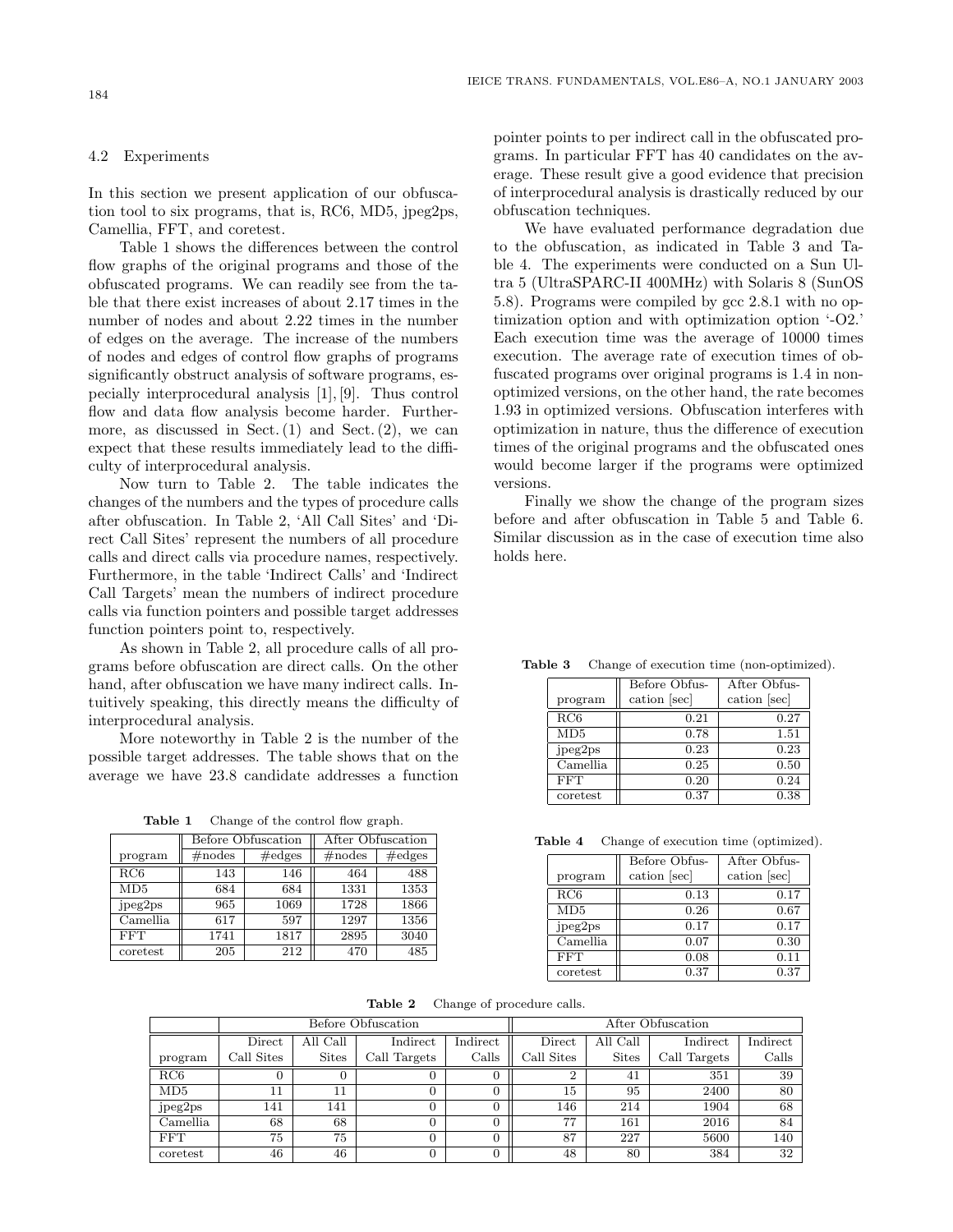|            | Before Obfus- | After Obfus- |
|------------|---------------|--------------|
| program    | cation [sec]  | cation [sec] |
| RC6        | 9420          | 15696        |
| MD5        | 18740         | 36824        |
| jpeg2ps    | 24028         | 48988        |
| Camellia   | 16744         | 31560        |
| <b>FFT</b> | 48068         | 92476        |
| coretest   | 9540          | 16384        |

**Table 5** Change of program size (non-optimized).

**Table 6** Change of program size (optimized).

|            | Before Obfus- | After Obfus- |
|------------|---------------|--------------|
| program    | cation [sec]  | cation [sec] |
| RC6        | 8200          | 12168        |
| MD5        | 13960         | 22396        |
| jpeg2ps    | 19380         | 38260        |
| Camellia   | 12280         | 38260        |
| <b>FFT</b> | 22228         | 48804        |
| coretest   | 8892          | 13456        |

4.3 Some Remarks on Automatic Deobfuscation Tool

So far we have described our prototype implementation and the experimental results. In this section, we discuss automatic backword procedures to cancel obfuscation. Such an operation is often called *deobfuscation* [4].

Implementation of obfuscation is a relatively complicated task, but it is really implementable. On the other hand, deobfuscation is difficult to carry out and hence it is hard to implement. The reason is given below.

In general, once syntax analysis has finished, program transformation is possible without static analysis†. Obfuscation is a kind of (complicated) program transformation and does not need static analysis (i.e., data flow or control flow analysis). Therefore it is implementable in principle. Most of complicated tasks of obfuscation lies in maintaining the semantics of the original program.

On the other hand, deobfuscation is also a kind of program transformation, although, it is by no means an easy operation. This is because in deobfuscation procedures, it is not sufficient to transform a program into another form while maintaining the original semantics. In addition, deobfuscation must transform the obfuscated program into more *intelligible* form. Thus, for example, in deobfuscation it may be necessary to remove dummy functions introduced in obfuscation, in-

vestigate the obfuscated execution paths and recover the original paths from those, etc. (Hence deobfuscation is similar to optimization in a sense [4].) Therefore static analysis is mandatory in deobfuscation process. However, our obfuscation techniques make it difficult in various ways to conduct such static analysis, as thoroughly discussed in our paper.

In summary, software obfuscation is one-way transformation in nature.

# **5. Conclusion**

Software obfuscation is promising to protect intellectual property rights and secret information of software in untrusted environments. Therefore we have proposed new software obfuscation techniques in this paper. The techniques are based on the difficulty of interprocedural analysis of software programs. The essence of our obfuscation techniques is a new computational complexity problem, which is, roughly speaking, the one to precisely determine the address a function pointer points to in the presence of arrays of function pointers. We have shown that the problem is NP-hard and the fact provides a theoretical basis for our obfuscation techniques. Furthermore, we have already implemented a prototype tool which obfuscates C programs according to our proposed techniques and in this paper we describe the implementation and discuss the experiments results by means of our obfuscation tool. The experimental results show that the precision of interprocedural analysis is greatly reduced and the call for graphs of obfuscated programs are made much more complicated than original ones. They implies the effectiveness of our obfuscation approaches.

#### **Acknowledgment**

The authors would like to thank the anonymous referees for valuable and helpful comments on this paper.

### **References**

- [1] A.V. Aho, R. Sethi, and J.D. Ullman, Compilers: Principles, Techniques and Tools, Addison-Wesley, 1986.
- [2] G. Aigner, A. Diwan, D.L. Heine, M.S. Lam, D.L. Moore, B.R. Murphy, and C. Sapuntzakis, An overview of the SUIF2 compiler infrastructure, Computer Systems Laboratory, Stanford University, http://suif.stanford.edu/.
- [3] D. Aucsmith, "Tamper resistant software: An implementation," in R.J. Anderson ed., Information Hiding: First International Workshop, Lecture Notes in Computer Science, vol.1174, pp.317–333, Springer-Verlag, 1996.
- [4] C. Collberg, C. Thomborson, and D. Low, A taxonomy of obfuscating transformations, Technical Report 148, Department of Computer Science, the University of Auckland, Auckland, New Zealand, 1997.
- [5] M.R. Garey and D.S. Johnson, Computers and Intractability—A Guide to the Theory of NP-completeness, W.H. Freeman and Co., 1979.

<sup>†</sup>Of course since we have not conducted static analysis yet, we cannot understand the behaviour of the program (for instance, we cannot know execution paths of the program, or use-def relationships of data in the program, and so forth, at this stage). In spite of that, we can transform a program into an equivalent one. It is easy to understand such a situation if you imagine program transformation of a source code in a high-level programming language into a binary code.